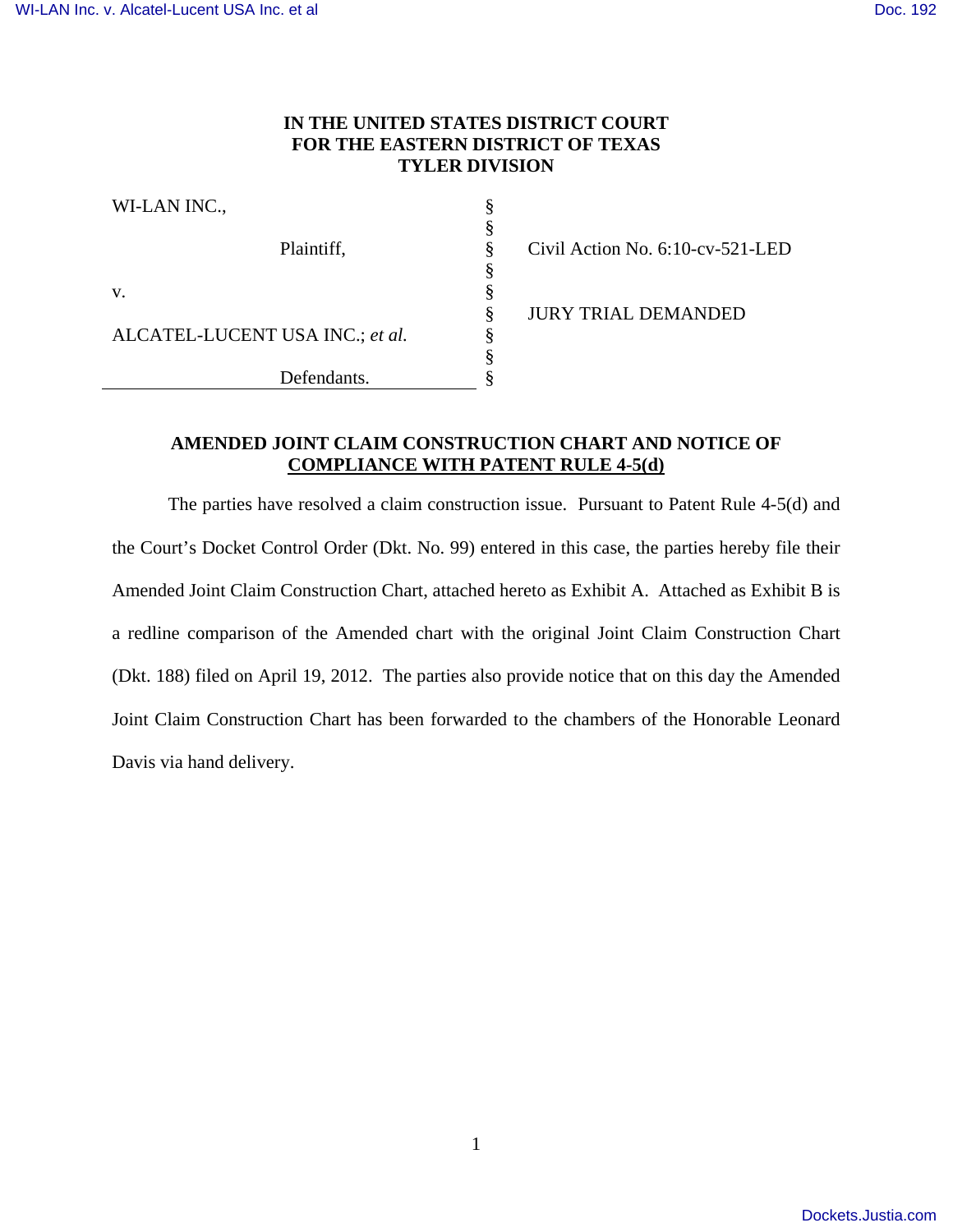### Dated: April 24, 2012

#### *\_/s/Akshay S. Deoras*

Gregory S. Arovas (*pro hac vice*) Robert A. Appleby (*pro hac vice*) Akshay S. Deoras (*pro hac vice*) KIRKLAND & ELLIS LLP 601 Lexington Avenue New York, NY 10022 Tel: (212) 446-4800 Fax: (212) 446-4900 robert.appleby@kirland.com greg.arovas@kirkland.com akshay.deoras@kirkland.com Alcatel-Lucent-Wi-LAN-Defense@kirkland.com

Michael E. Jones – LEAD ATTORNEY Texas State Bar No. 10929400 Allen F. Gardner Texas State Bar No. 24043679 POTTER MINTON PC 110 N. College Avenue Tyler, TX 75702 Tel: (903) 597-8311 Fax: (903) 593-0846 mike.jones@potterminton.com allen.gardner@pottenminton.com

### *Attorneys for Defendant Alcatel-Lucent USA Inc.*

*\_/s/\_Richard L. Wynne, Jr. \_\_\_\_\_* Bruce S. Sostek – LEAD ATTORNEY Texas State Bar No. 18855700 Richard L. Wynne, Jr. Texas State Bar No. 24003214 Matthew P. Harper Texas State Bar No. 24037777 THOMPSON KNIGHT LLP 1722 Routh Street, Suite 1500 Dallas, TX 75201 Tel: (214) 969-1700 Fax: (214) 969-1751 bruce.sostek@tklaw.com

Respectfully submitted,

#### /s/ *David B. Weaver*

Johnny Ward Texas State Bar No. 00794818 Wesley Hill Texas State Bar No. 24032294 WARD & SMITH LAW FIRM 111 W. Tyler Street Longview, TX 75601 Tel: (903) 757-6400 Fax: (903-757-2323 jw@jwfirm.com wh@jwfirm.com

David B. Weaver – LEAD ATTORNEY Texas State Bar No. 00798576 Michael A. Valek Texas State Bar No. 24044028 Avelyn M. Ross Texas State Bar No. 24027817 John A. Fedock Texas State Bar No. 24059737 Syed K. Fareed Texas State Bar No. 24065216 Jeffrey T. Han Texas State Bar No. 24069870 Ajeet P. Pai Texas State Bar No. 24060376 Seth A. Lindner Texas State Bar No. 24078862 VINSON & ELKINS LLP 2801 Via Fortuna, Suite 100 Austin, TX 78746 Tel: (512) 542-8400 Fax: (512) 542-8600 dweaver@velaw.com mvalek@velaw.com aross@velaw.com jfedock@velaw.com sfareed@velaw.com jhan@velaw.com apai@velaw.com slindner@velaw.com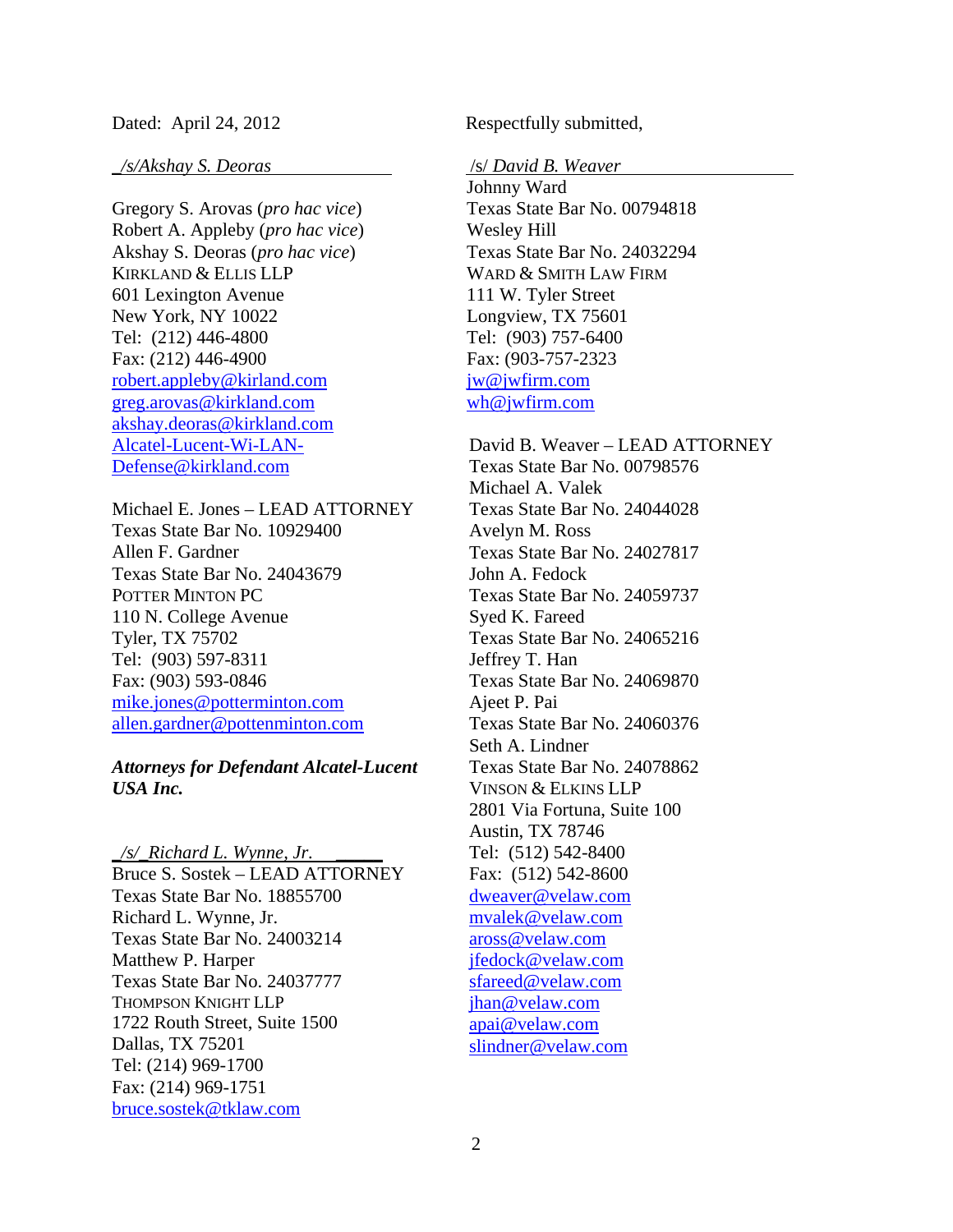richard.wynne@tklaw.com matt.harper@tklaw.com

*Attorneys for Defendants Ericsson Inc., Telefonaktiebolaget LM Ericsson, Sony Mobile Communications (USA) Inc., and Sony Mobile Communications AB* 

Charles P. Ebertin VINSON & ELKINS LLP 525 University Avenue, Suite 410 Palo Alto, CA 94301-1918 Tel: (650) 617-8400 cebertin@velaw.com

*Attorneys for Plaintiff, Wi-LAN Inc.* 

*\_/s/\_Martin R. Bader* 

Stephen S. Korniczky (*pro hac vice*) Martin R. Bader (*pro hac vice*) Graham M. Buccigross *(pro hac vice)* SHEPPARD MULLIN RICHTER & HAMPTON LLP 12275 El Camino Real, Suite 200 San Diego, CA 92130 Tel: (858) 720-8924 Fax: (858) 847-4892 skorniczky@sheppardmullin.com mbader@sheppardmullin.com gbuccigross@sheppardmullin.com

Eric Findlay Texas Bar No. 00789886 Brian Craft Texas Bar No. 04972020 FINDLAY CRAFT LLP 6760 Old Jacksonville Highway, Suite 101 Tyler, TX 75703 Tel: (903) 534-1100 Fax: (903) 534-1137 efindlay@findlaycraft.com bcraft@findlaycraft.com

*Attorneys for Defendants HTC Corporation, HTC America Inc., and Exedea Inc.*